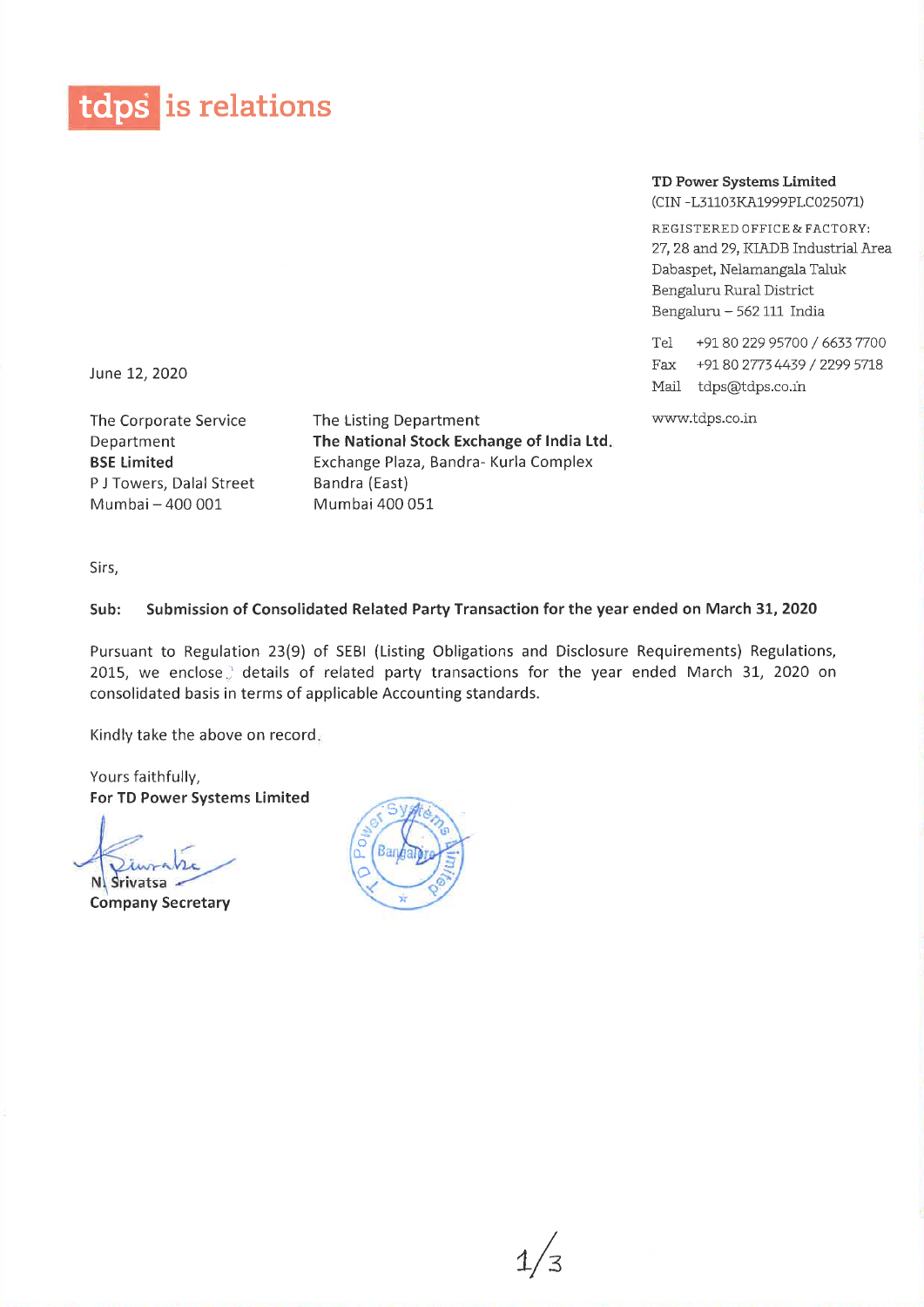

## DISCLOSURE OF RELATED PARTY TRANSACTIONS - ON CONSOLIDATED BASIS IN PURSUANCE WITH REGULATION 23(9) OF SEBI (LISTING OBLIGATIONS AND DISCLOSURE REQUIREMENTS)

| S.NO.         | <b>RELATED PARTY</b>                       | <b>RELATIONSHIP</b>                     |  |  |
|---------------|--------------------------------------------|-----------------------------------------|--|--|
|               | Ravindu Motors Private Limited             | Companies in which director/relative of |  |  |
| $\mathcal{P}$ | <b>Trident Automobiles Private Limited</b> | director is interested                  |  |  |
| 3             | Nikhil Kumar, Managing Director            |                                         |  |  |
| 4             | Mohib Khericha, Director                   | Key management personnel                |  |  |
| 5             | N Srivatsa, Company Secretary              |                                         |  |  |
| 6             | M N Varalakshmi CFO (w.e.f. 1st July 2018) |                                         |  |  |

## RELATED PARTY TRANSACTIONS:

| S. No.         | <b>Nature of transactions</b>                              | <b>Companies in which</b><br>director/relative of<br>director is interested<br>Year ended<br>Year ended |                          | Key management personnel<br><b>Year ended</b><br>Year ended |            |
|----------------|------------------------------------------------------------|---------------------------------------------------------------------------------------------------------|--------------------------|-------------------------------------------------------------|------------|
|                |                                                            |                                                                                                         |                          |                                                             |            |
|                |                                                            |                                                                                                         |                          |                                                             |            |
|                |                                                            | 31.03.2020                                                                                              | 31.03.2019               | 31.03.2020                                                  | 31.03.2019 |
| $\mathbf{1}$   | <b>Directors Remuneration:</b>                             |                                                                                                         |                          |                                                             |            |
|                | <b>Nikhil Kumar</b>                                        |                                                                                                         |                          |                                                             |            |
|                | Short-term employee<br>benefits                            |                                                                                                         | S)                       | 220.61                                                      | 225.78     |
|                | Other long term employee<br>benefit                        | ÷                                                                                                       | Ξ                        | 18.36                                                       | 18.99      |
|                | Dividend                                                   |                                                                                                         | $\overline{\phantom{a}}$ | 162.35                                                      | 83.50      |
|                | <b>K G Prabhakar</b><br>(Upto 30.06.2018)                  |                                                                                                         |                          |                                                             |            |
|                | Short-term employee<br>benefits                            |                                                                                                         | ٠                        | 꿐                                                           | 45.09      |
|                | Other long term employee<br>benefit                        | $\overline{\phantom{a}}$                                                                                | ۰                        | ÷,                                                          | 0.97       |
|                | Dividend                                                   |                                                                                                         |                          | 0.16                                                        | 0.08       |
| $\overline{2}$ | <b>Remuneration to Key</b><br><b>Managerial Personnel:</b> |                                                                                                         |                          |                                                             |            |
|                | <b>N</b> Srivatsa                                          |                                                                                                         |                          |                                                             |            |
|                | Short-term employee<br>benefits                            | W.                                                                                                      |                          | 51.11                                                       | 47.62      |
|                | Other long term employee<br>benefit                        | Щ                                                                                                       | W)                       | 3.31                                                        | 3.16       |
|                | <b>Employees Share Option</b>                              | W.                                                                                                      | W.                       | 28.62                                                       |            |

 $\frac{1}{2}$   $\frac{1}{2}$  0  $\begin{array}{c} \begin{array}{c} \begin{array}{c} \end{array} \\ \begin{array}{c} \end{array} \end{array}$